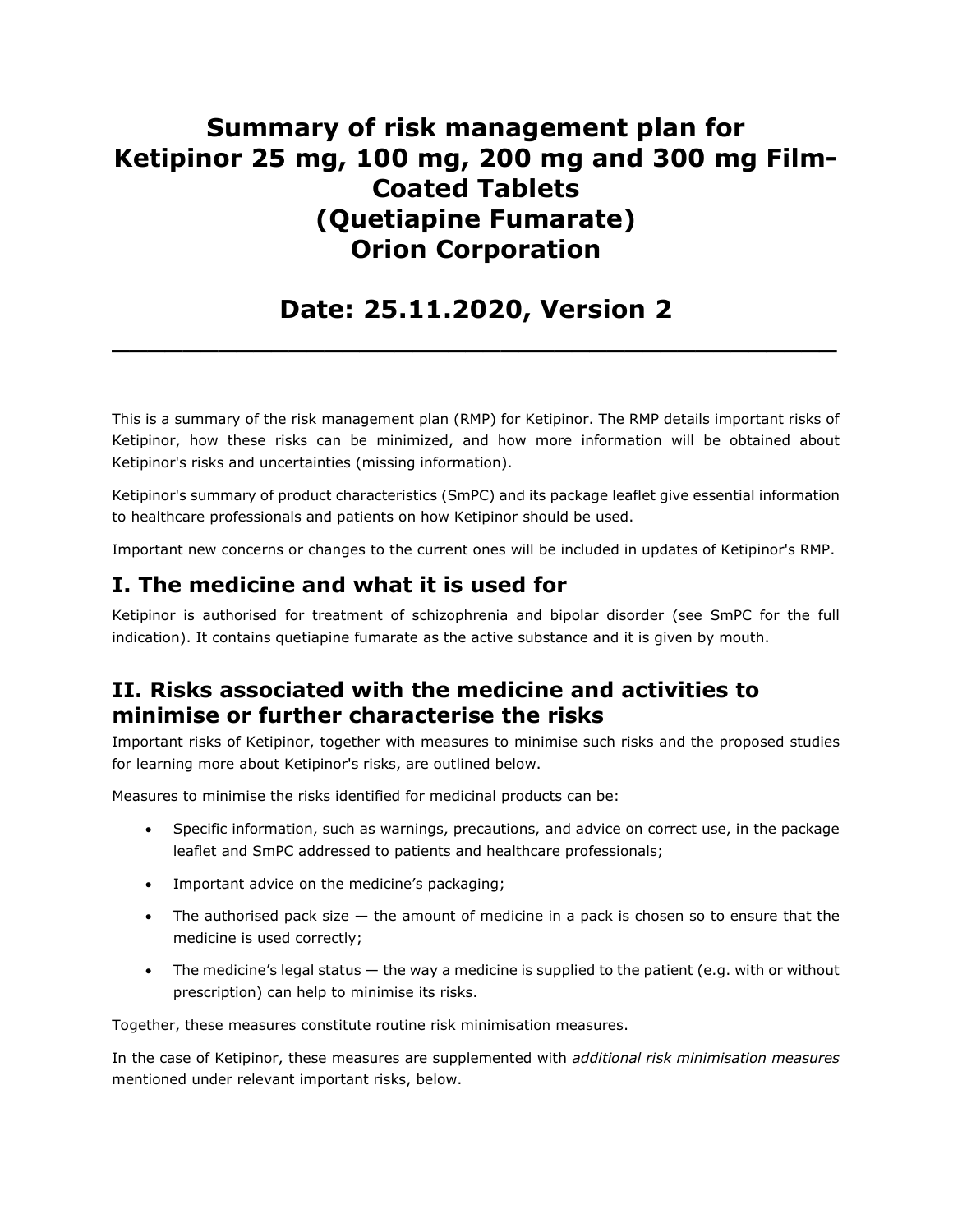In addition to these measures, information about adverse reactions is collected continuously and regularly analysed so that immediate action can be taken as necessary. These measures constitute routine pharmacovigilance activities.

If important information that may affect the safe use of Ketipinor is not yet available, it is listed under 'missing information' below.

#### II.A List of important risks and missing information

Important risks of Ketipinor are risks that need special risk management activities to further investigate or minimise the risk, so that the medicinal product can be safely taken. Important risks can be regarded as identified or potential. Identified risks are concerns for which there is sufficient proof of a link with the use of Ketipinor. Potential risks are concerns for which an association with the use of this medicine is possible based on available data, but this association has not been established yet and needs further evaluation. Missing information refers to information on the safety of the medicinal product that is currently missing and needs to be collected (e.g. on the long-term use of the medicine);

| List of important risks and missing information |                                                                                                                                                                                                                                                                                         |
|-------------------------------------------------|-----------------------------------------------------------------------------------------------------------------------------------------------------------------------------------------------------------------------------------------------------------------------------------------|
| Important identified risks                      | Extrapyramidal symptoms (EPS)<br>Somnolence<br>Weight gain<br>$\bullet$<br>Lipid changes (increased cholesterol [including increased<br>$\bullet$<br>LDLs], increased triglycerides, and decreased HDLs)<br>Hyperglycaemia and diabetes mellitus<br>$\bullet$<br>Metabolic risk factors |
| Important potential risks                       | Potential for off-label use and misdosing<br>$\bullet$                                                                                                                                                                                                                                  |
| Missing information                             | None                                                                                                                                                                                                                                                                                    |

#### II.B Summary of important risks

The safety information in the Product Information is aligned to the reference medicinal product.

| Important identified risk: Extrapyramidal symptoms (EPS) |                                                                                      |
|----------------------------------------------------------|--------------------------------------------------------------------------------------|
| Risk minimisation measures                               | Routine risk minimisation measures:                                                  |
|                                                          | Information in SmPC sections 4.4, 4.5, 4.6, 4.8 and 5.1, and PL<br>sections 2 and 4. |
|                                                          | Additional risk minimisation measures:                                               |
|                                                          | Educational material for healthcare professionals                                    |

| <b>Important identified risk: Somnolence</b> |                                     |
|----------------------------------------------|-------------------------------------|
| Risk minimisation measures                   | Routine risk minimisation measures: |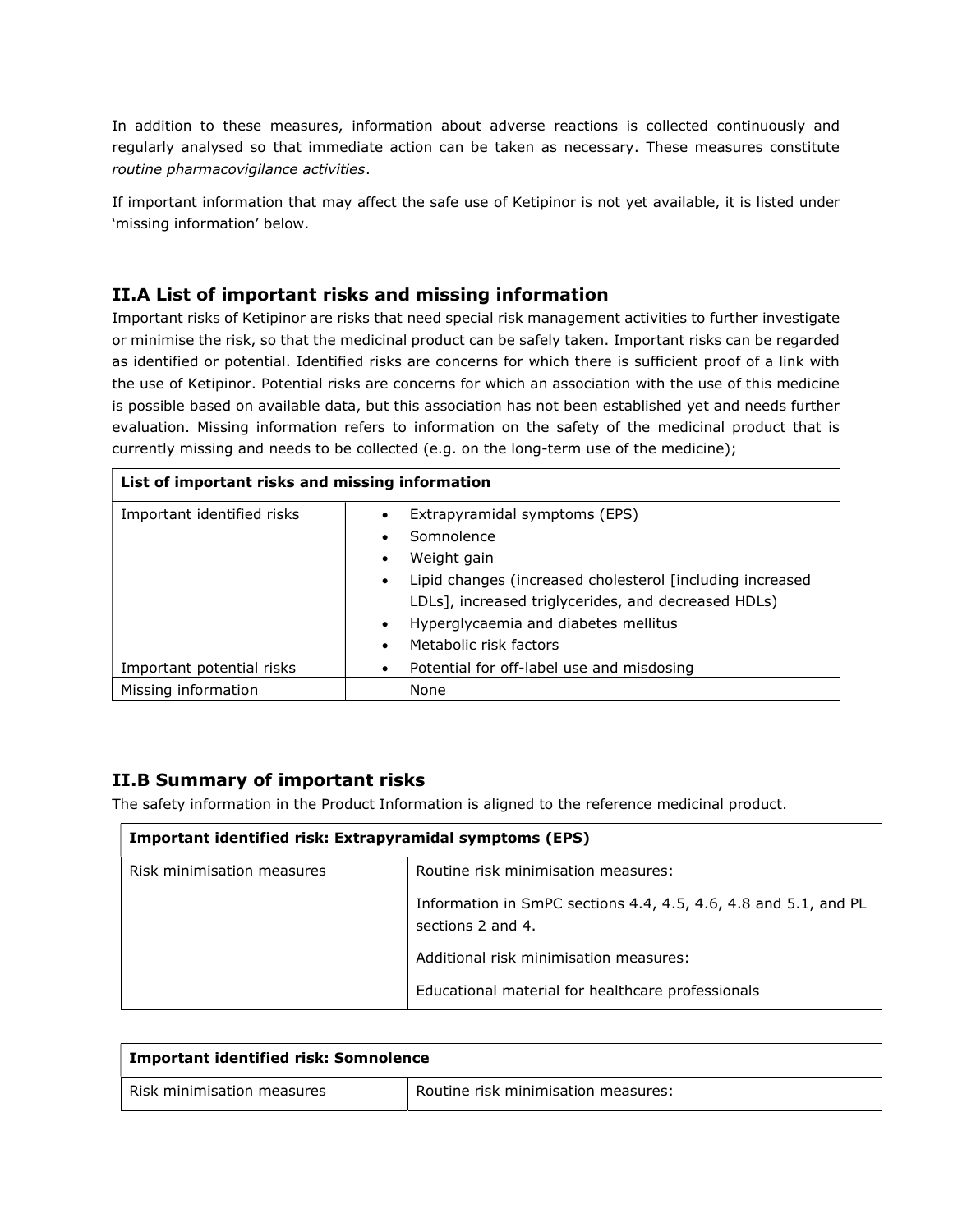| <b>Important identified risk: Somnolence</b> |                                                                                              |
|----------------------------------------------|----------------------------------------------------------------------------------------------|
|                                              | Information in SmPC sections 4.4, 4.5, 4.6, 4.8, 4.9 and 5.1,<br>and PL sections 2, 3 and 4. |
|                                              | Additional risk minimisation measures:                                                       |
|                                              | Educational material for healthcare professionals                                            |

| Important identified risk: Weight gain |                                                                                 |
|----------------------------------------|---------------------------------------------------------------------------------|
| Risk minimisation measures             | Routine risk minimisation measures:                                             |
|                                        | Information in SmPC sections 4.4, 4.5, 4.8 and 5.1, and PL<br>sections 2 and 4. |
|                                        | Additional risk minimisation measures:                                          |
|                                        | Educational material for healthcare professionals                               |

| Important identified risk: Lipid changes (increased cholesterol [including increased LDLs],<br>increased triglycerides, and decreased HDLs) |                                                             |
|---------------------------------------------------------------------------------------------------------------------------------------------|-------------------------------------------------------------|
| Risk minimisation measures                                                                                                                  | Routine risk minimisation measures:                         |
|                                                                                                                                             | Information in SmPC sections 4.4 and 4.8, and PL section 4. |
|                                                                                                                                             | Additional risk minimisation measures:                      |
|                                                                                                                                             | Educational material for healthcare professionals           |

| Important identified risk: Hyperglycaemia and diabetes mellitus |                                                                         |
|-----------------------------------------------------------------|-------------------------------------------------------------------------|
| Risk minimisation measures                                      | Routine risk minimisation measures:                                     |
|                                                                 | Information in SmPC sections 4.4 and 4.8, and PL sections 2<br>and $4.$ |
|                                                                 | Additional risk minimisation measures:                                  |
|                                                                 | Educational material for healthcare professionals                       |

| Important identified risk: Metabolic risk factors |                                                                         |
|---------------------------------------------------|-------------------------------------------------------------------------|
| Risk minimisation measures                        | Routine risk minimisation measures:                                     |
|                                                   | Information in SmPC sections 4.4 and 4.8, and PL sections 2<br>and $4.$ |
|                                                   | Additional risk minimisation measures:                                  |